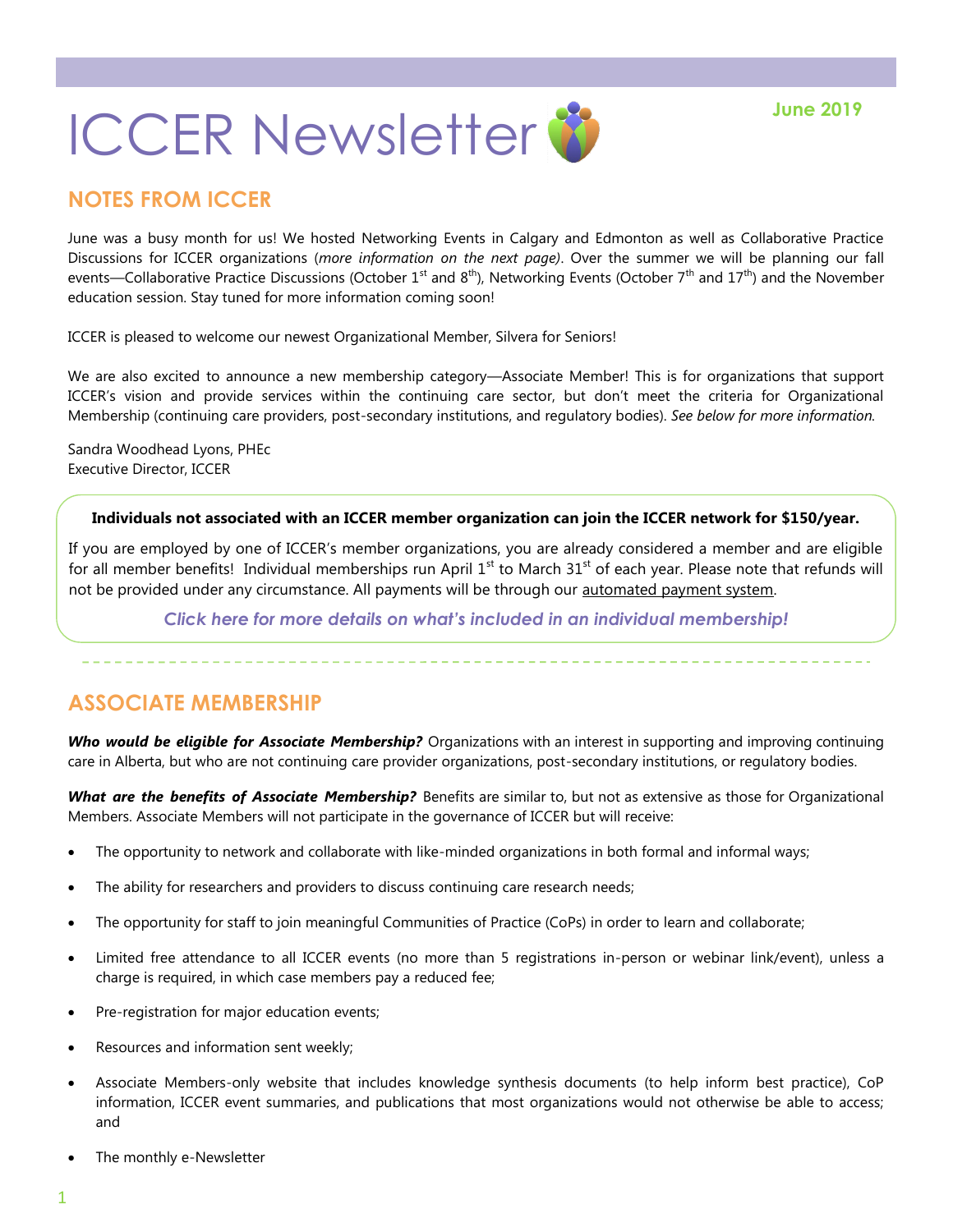## **OUT & ABOUT WITH ICCER**

#### **ICCER Networking Events**

On June  $4<sup>th</sup>$  in Edmonton and June  $10<sup>th</sup>$  in Calgary, Dr. Megan Strickfaden (Department of Human Ecology, University of Alberta) showcased and led discussion on the intensive, intergenerational and meaningful process of creating illustrated films with older adults, caregivers, staff, and students.

Thirty-two resident artists (ages 60-101) were given voice through the development of a variety of media including visuals and spoken word. The films produced are geared towards both formal and informal caregivers to encourage them to think about how designed things can support the aging process. **Megan's films can be found online—***[click](https://vimeo.com/281122808)  [here](https://vimeo.com/281122808)***!**



### **SIGN-UP FOR FUTURE EVENT INVITATIONS!**

**click on the link** to be added to our distribution list!

**[Click here to subscribe!](https://visitor.r20.constantcontact.com/manage/optin?v=001MqUcqqvjwLD850nipaor0HtdI1Y9d8ED2u9ivDzRV7Gp5uTyf2p54vfsufOQXL7BcGZnnLM-9yRAw3TIqncd_CNV4yZzfE9gE8XUs-KE6So%3D)**



#### **Collaborative Practice Discussions**

This month, ICCER member organizations came together to discuss Continuing Care Health Service Standard #16: Restraint Management and Secure Spaces as it continues to cause concern and confusion among care providers. Staff in Calgary (June  $11<sup>th</sup>$ ) and Edmonton (June  $12<sup>th</sup>$ ) shared resources and ideas on how they can meet the Standard while maintaining best practice and person-centred care for residents.

**Resources can be found on the Membersonly Area of the ICCER website!**

## **RESOURCES & SPECIAL DATES**

- Donna Wang & Thalia MacMillan. (2013). The Benefits of Gardening for Older Adults: A Systematic Review of the Literature. *Activities, Adaptation, & Aging*, *37*(2), 153-181. [doi:10.1080/01924788.2013.784942](https://www.tandfonline.com/doi/full/10.1080/01924788.2013.784942)
- Masel, E. K., Trinczek, H., Adamidis, F., Schur, S., Unseld, M., Kitta, A., … Watzke, H. H. (2018). Vitamin "G"arden": A qualitative study exploring perception/s of horticultural therapy on palliative care ward. *Supportive Care in Cancer, 26*. 1799-1805.<https://doi.org/10.1007/s00520-017-3978-z>